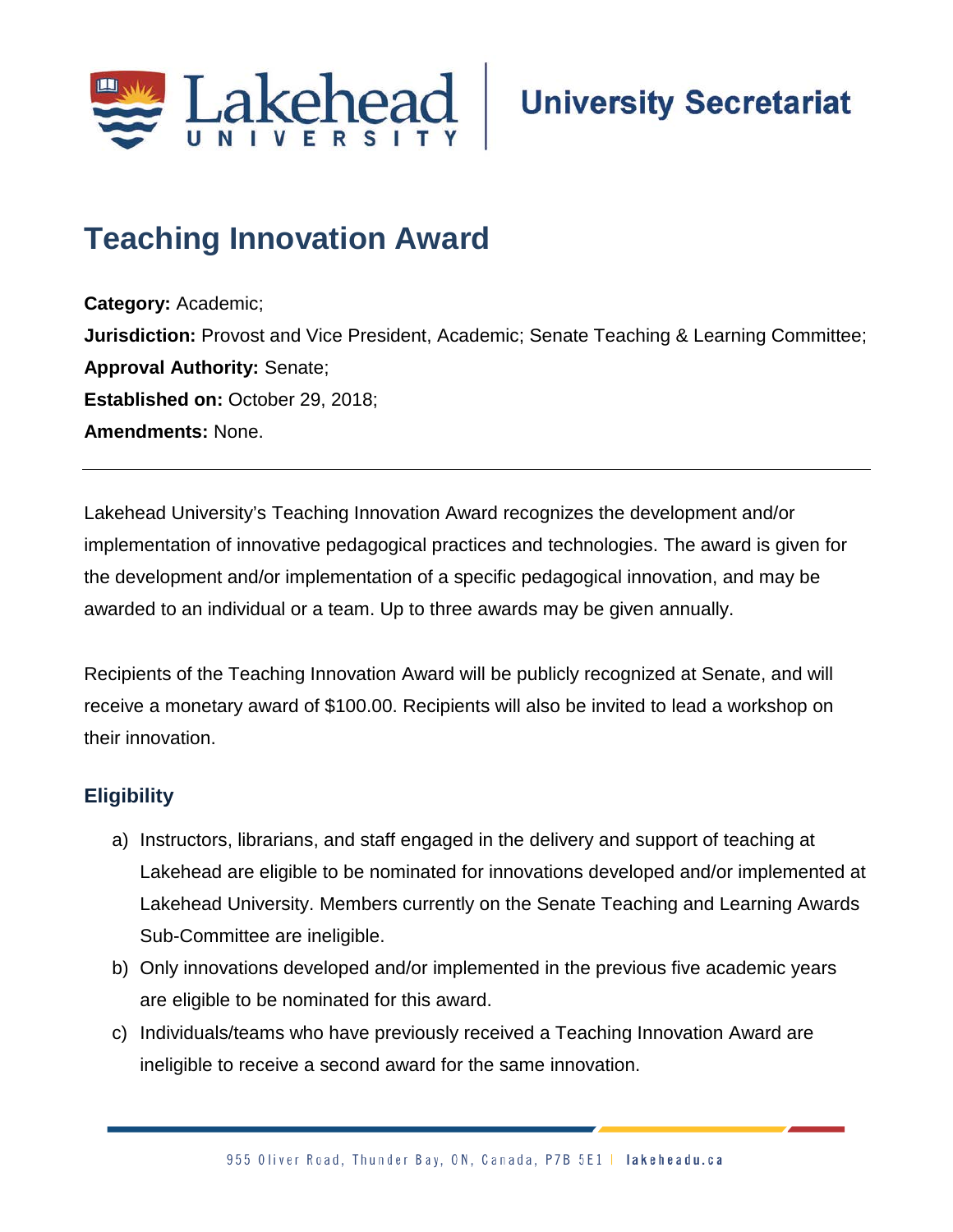### **Nominations**

Nominations for the award can be made by Deans, Chairs/Directors of academic units, and students, as well as instructors, librarians, and staff engaged in the delivery and support of teaching. Self-nominations will not be accepted.

Nominations are due no later than November 15. The nomination involves completion of the nomination form describing the specific innovation.

Eligible nominees will be notified by the Office of the Provost and Vice-President (Academic). Nominees will indicate their acceptance of the nomination by submitting a dossier documenting the innovation and its impact prior to January 15.

The dossier must be no more than ten pages, including cover letter, and must include:

- Description of the practice or technology and its development;
- Explanation of the innovative nature of the practice or technology;
- Pedagogical rationale for the practice or technology;
- Evidence assessing the effectiveness of the practice or technology;
- Student and instructor testimonials and/or peer assessment.

### **Selection Committee**

The Awards Sub-committee makes the initial recommendation to the full Senate Teaching and Learning Committee which then makes a recommendation to the Provost and Vice-President (Academic).

## [NOMINATIONS ARE SUBMITTED THROUGH AN ONLINE PORTAL MANAGED BY THE](https://teachingcommons.lakeheadu.ca/Awards?page=0)  [TEACHING COMMONS](https://teachingcommons.lakeheadu.ca/Awards?page=0)

Please address all correspondence to:

Chair, Senate Teaching & Learning Awards Sub-Committee c/o The Teaching Commons